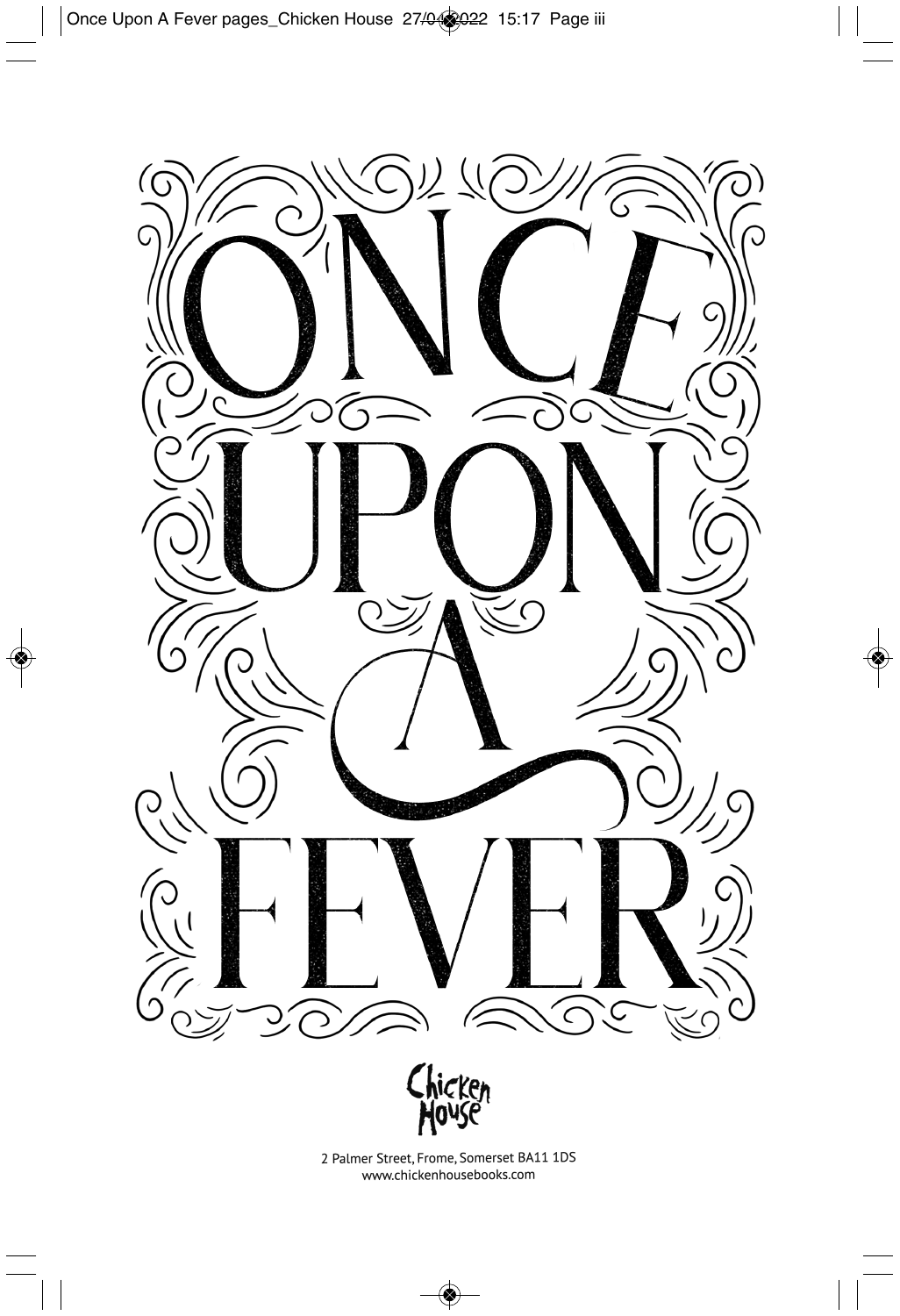Text © Angharad Walker 2022

First published in Great Britain in 2022 Chicken House 2 Palmer Street Frome, Somerset BA11 1DS United Kingdom www.chickenhousebooks.com

Chicken House/Scholastic Ireland, 89E Lagan Road, Dublin Industrial Estate, Glasnevin, Dublin D11 HP5F, Republic of Ireland

Angharad Walker has asserted her right under the Copyright, Designs and Patents Act 1988 to be identified as the author of this work.

All rights reserved.

No part of this publication may be reproduced or transmitted or utilized in any form or by any means, electronic, mechanical, photocopying or otherwise, without the prior permission of the publisher.

Cover and interior design by Micaela Alcaino Typeset by Dorchester Typesetting Group Ltd Printed and bound in Great Britain by CPI Group (UK) Ltd, Croydon CR0 4YY



1 3 5 7 9 10 8 6 4 2

British Library Cataloguing in Publication data available.

PB ISBN 978-1-912626-98-4 eISBN 978-1-913696-91-7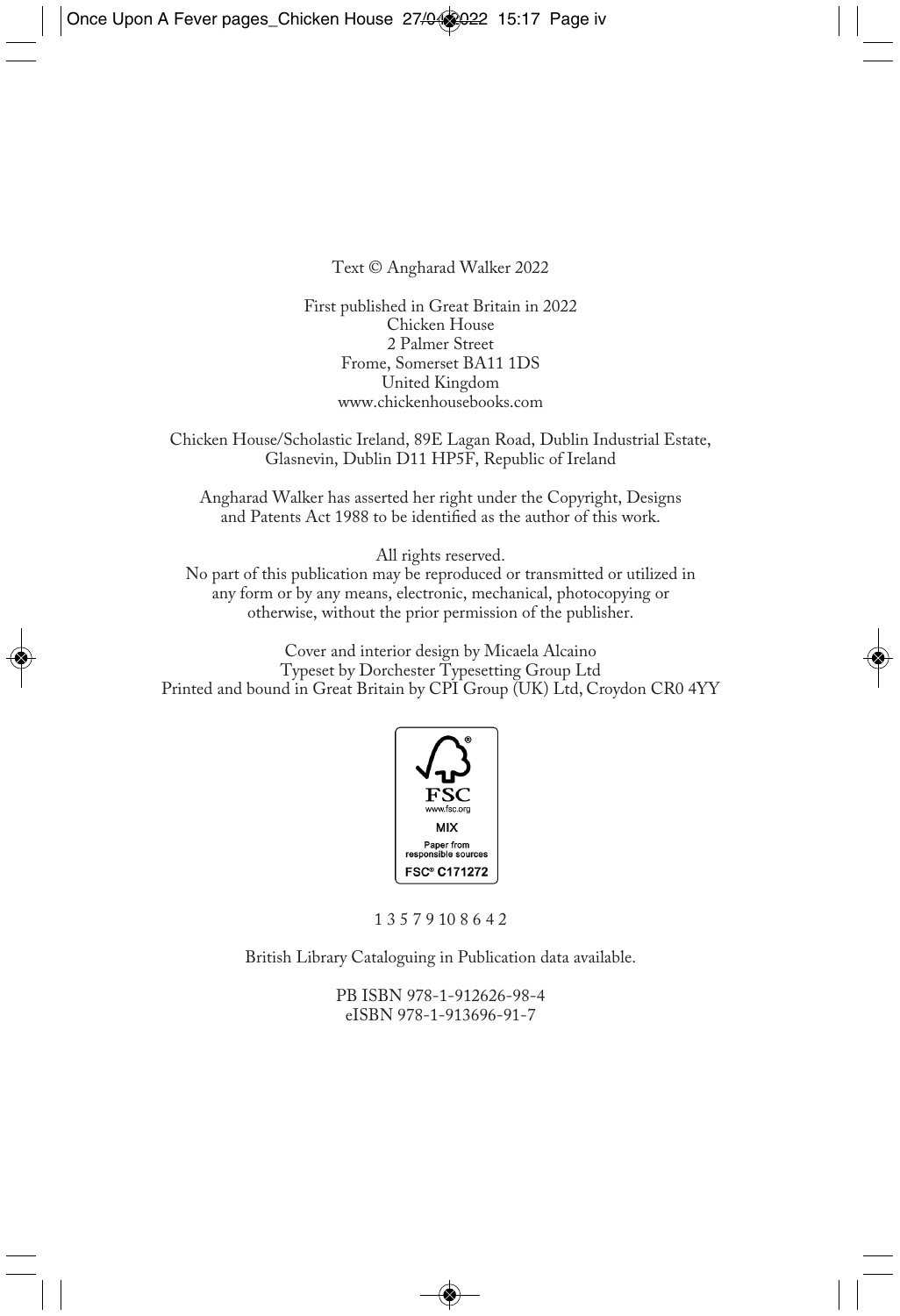## *For Callum*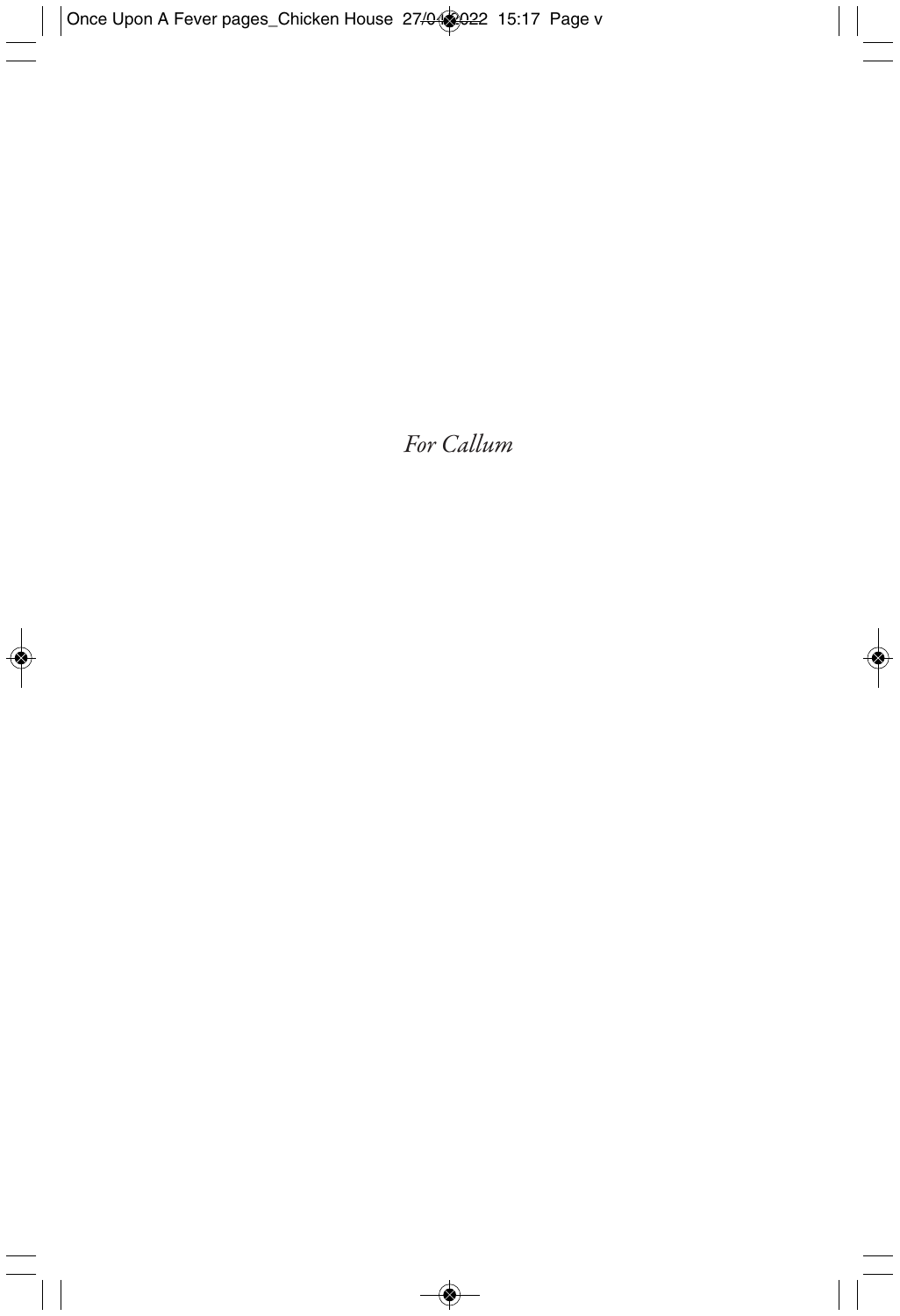Also by Angharad Walker *The Ash House*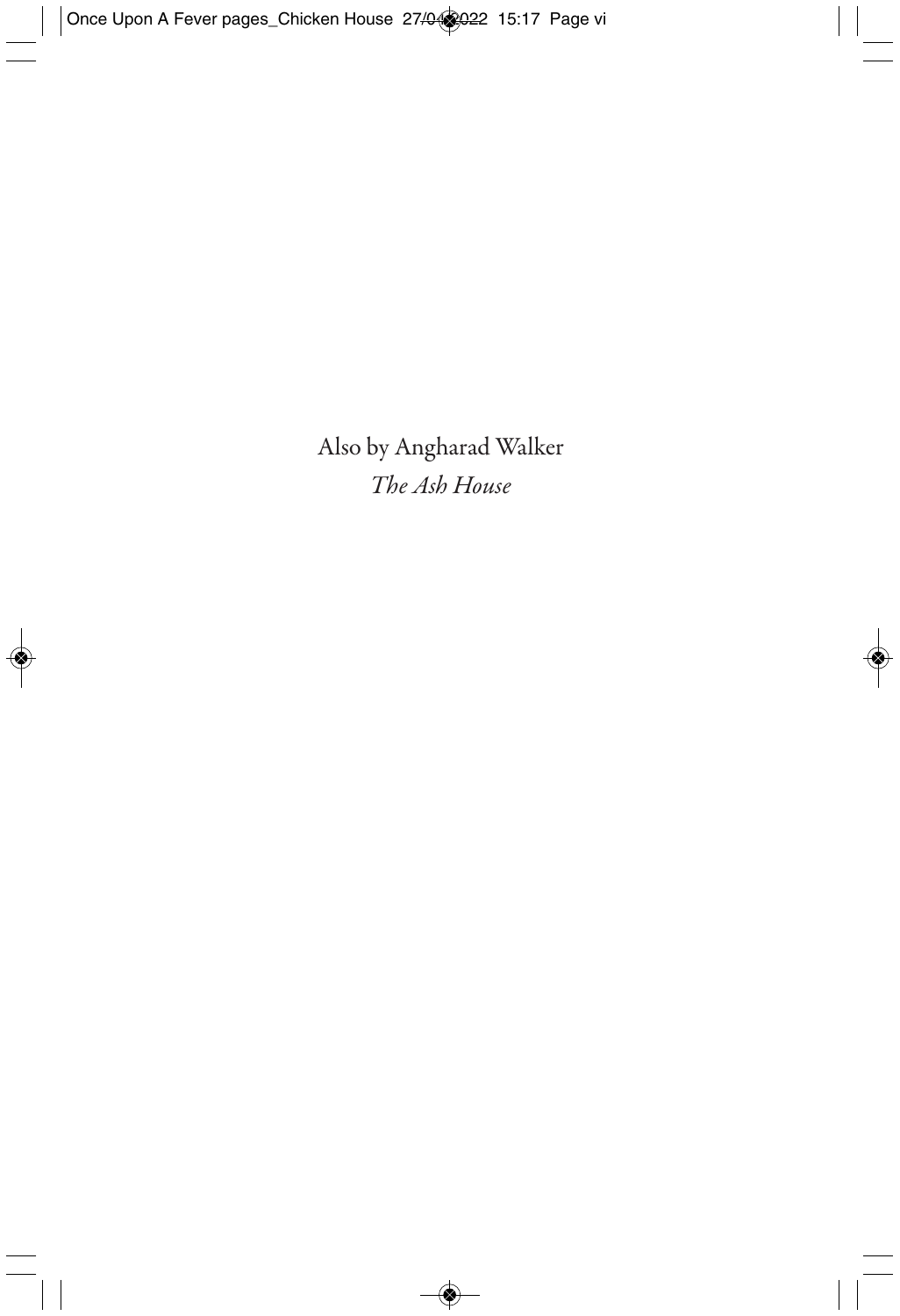

## CHAPTER ONE

It was a night like any other at King Jude's Hospital.<br>Steam filled the Invisibility Ward to make its Steam filled the Invisibility Ward to make its fading patients visible. Muffled groans came from the Department of Dreams, Delusions and Disturbed Thoughts. Nurses and methics began their night shifts. None of them knew that on the other side of the quad, through stone corridors and sleeping wards, the Darke sisters stood on the threshold of a secret passageway.

'How did you find out about this?' Payton asked.

'By exploring,' Ani replied.

'And this is the only way to the old laboratory?'

'The only way without getting caught. You can go back if you're scared.'

'I'm not scared.'

'Are you sure you still want to go?'

Payton squared her shoulders. 'If it's the only way.'

The Methics Hall was empty but oppressive, with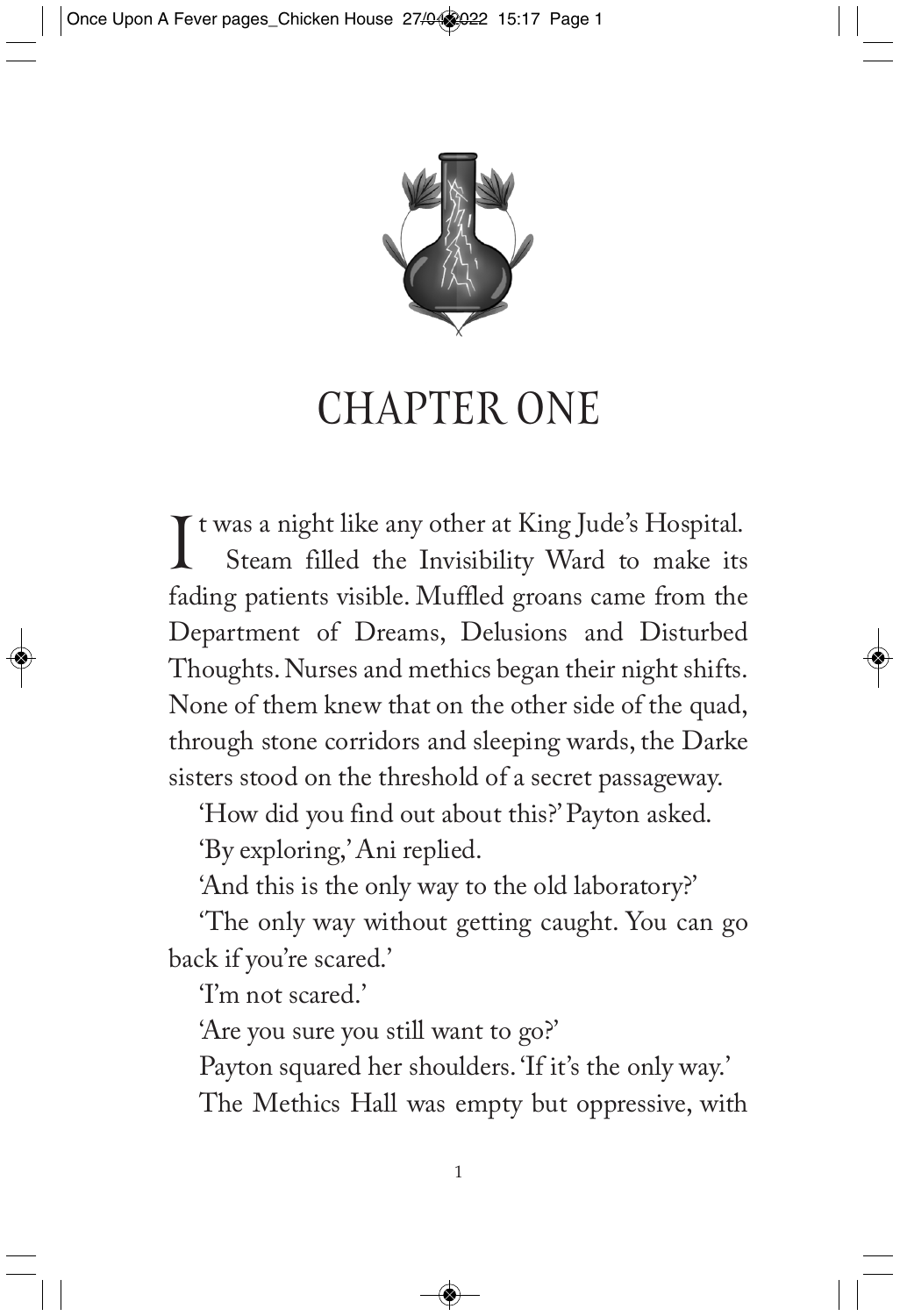its wood panelling and stern oil paintings. Only methics – the doctors who committed their lives to the care and healing of the city's people – were allowed in. The black eyes of the paintings stared into space, capturing nothing of the sitters' great minds. Payton's nervous breath brushed Ani's hair.

Ani marched across the hall without hesitating and stopped midway. She curled her fingers into a groove in the wood panelling and, with force from her shoulder, a section of the panelling bent inwards, revealing a door and stone steps. The sound of rushing water came from the darkness below.

Payton joined her and looked over her shoulder. 'Wow.'

'I told you.'

Ani went first, pulling a gwaidlamp from her pocket. 'How do you have one of those?' Payton demanded. 'Lost and Found.'

'There isn't a Lost and Found at King Jude's.'

'Well, somebody lost it and I found it.'

Ani balanced the glass orb in the palm of her hand. As it warmed with the temperature of her blood, it gave off a green glow that illuminated the steps, their faces and the awkward shape of the masks that hung unused around their necks.

Payton closed the door behind them and they descended.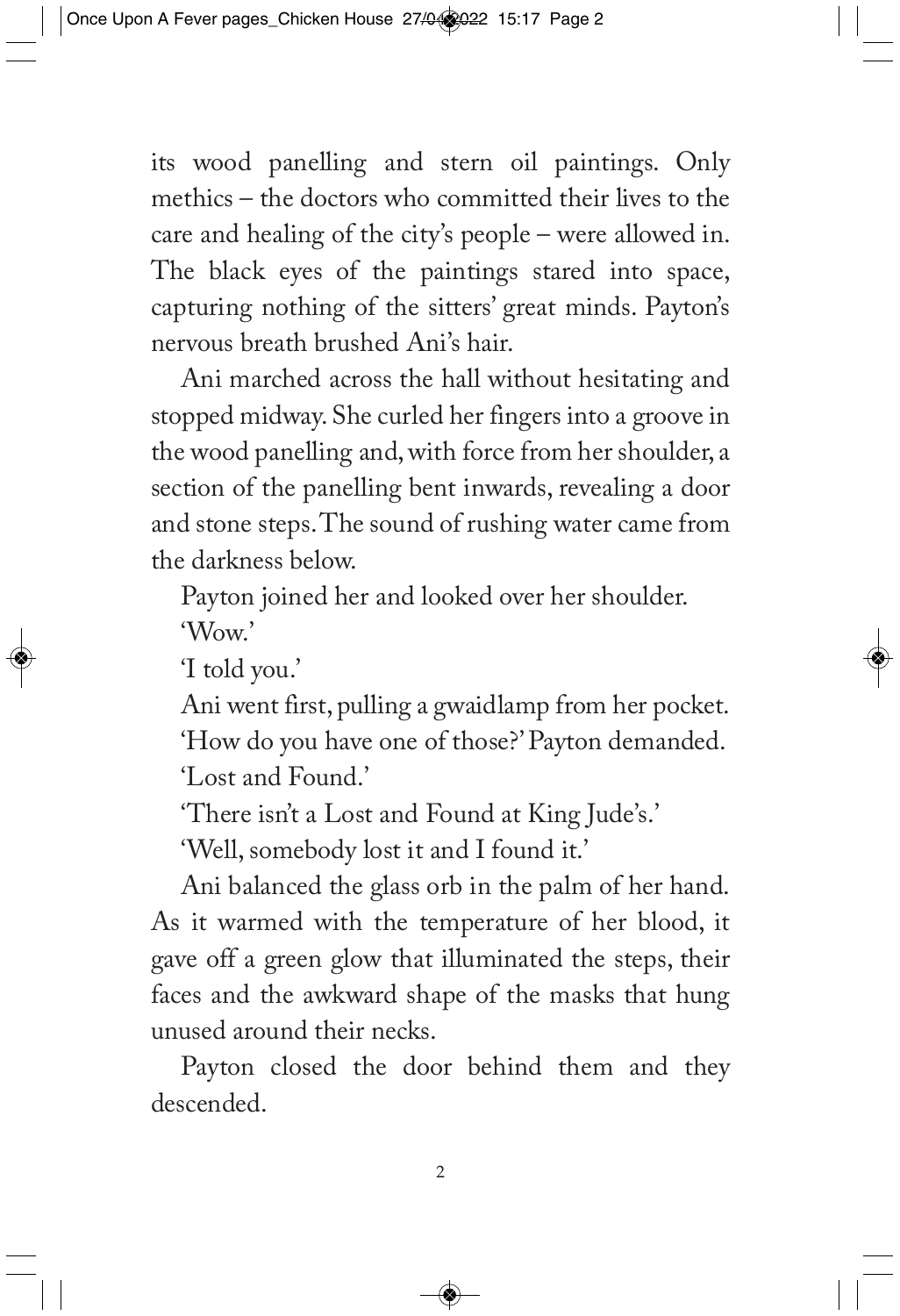At the bottom of the stairs was a basement filled with large wooden waterwheels, which gave the hospital its electricity. The water foamed pale in the gloom, thundering around each wheel before disappearing through the channels under a wall.

'This way,' Ani shouted over the din.

She leapt deftly over the narrow channels and Payton followed, holding up her hands to stop the water from splashing her face.

'We need to go through here.'

Payton looked where Ani was pointing. One of the channels had run dry; only a trickle fell from the bricks to join the rest of the underground stream. The wheel in front of it was still.

They clambered up the unmoving waterwheel, close enough to the others to feel the noise rattle their teeth. They crawled along the channel, their masks swinging from their necks and bumping their elbows. Cobwebs sagged overhead, and the bricks were cold and wet under their hands and knees.

Soon their way was blocked by a metal grille. Ani bashed it open with the heel of her hand, and it fell to the floor with a clatter.

'Careful!' Payton hissed.

Ani rolled her eyes.

They climbed down and found themselves in a corridor. Ani held the gwaidlamp aloft until she found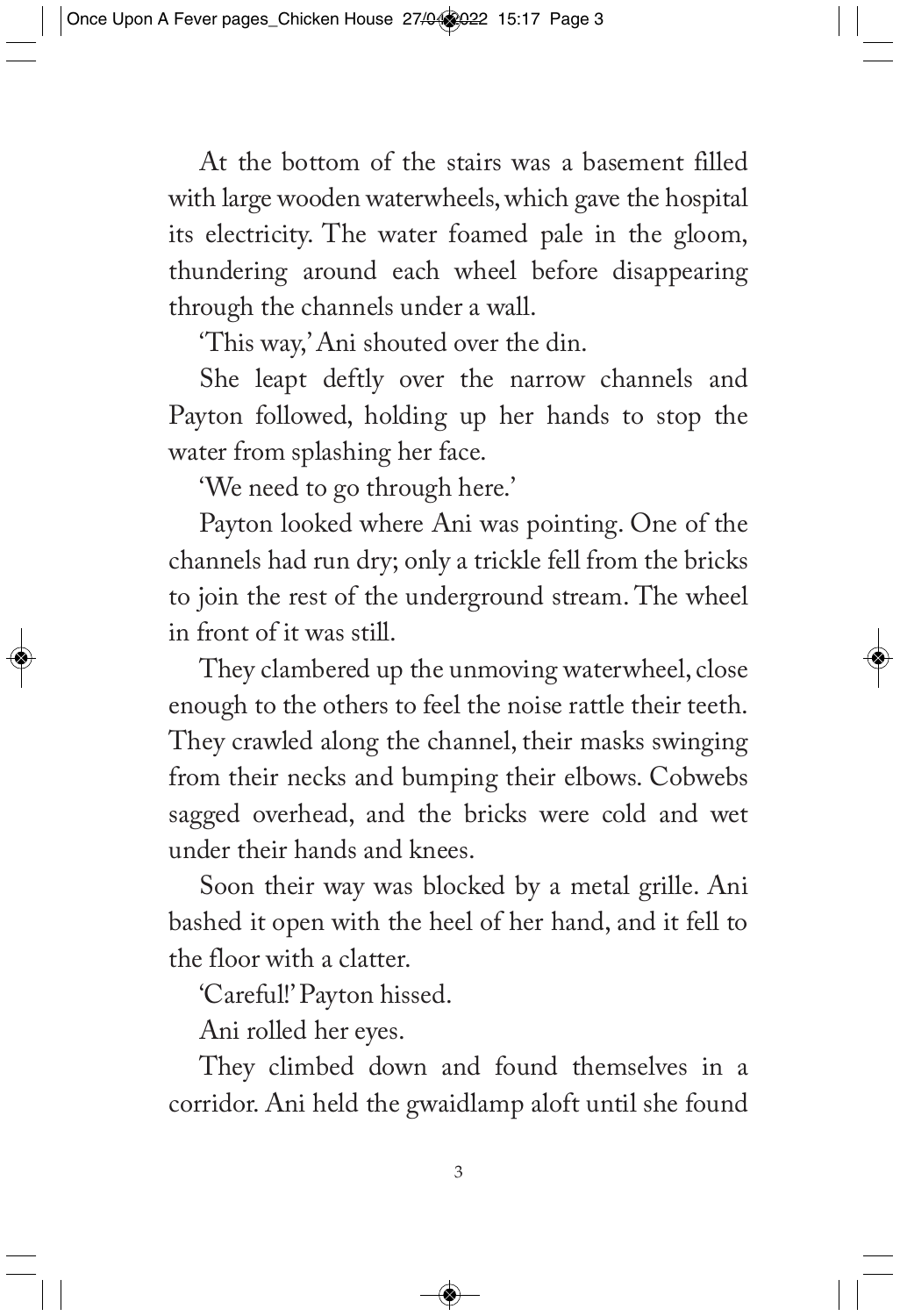a light switch. The lights were  $old -$  some of them sputtered, while others didn't turn on at all. Curved walls bent and disappeared from sight at both ends.

'Where are we?' Payton asked.

'Underneath the operating theatre. It's locked every night, but I found this way in,' Ani said with pride.

She walked a short distance and pointed. Payton saw that there was an alcove, about as wide as double doors, built from a different colour brick.

'In there?'

'Yes. Did you bring the stuff?'

Payton reached into the pocket of her dress and brought out a wooden tub labelled MOINTOTHE in neat lettering. She clicked the lid off to reveal a thick white paste.

'How long will it take?' Ani asked.

'I once saw Methic Gilchrist use it on a crystallized patient. A minute or two.' Payton jerked it away from the inquiring reach of her younger sister. 'Careful! It's a chemical. Not for kids.'

'You're a kid. You're thirteen.'

'And you're eleven, which makes you more of a kid than me. Besides, I know as much as any of the methics. Now hold up the light.'

Using the wooden stick inside the tub's lid, Payton began to smear the paste on the mortar between the bricks of the alcove. When she'd finished, she leant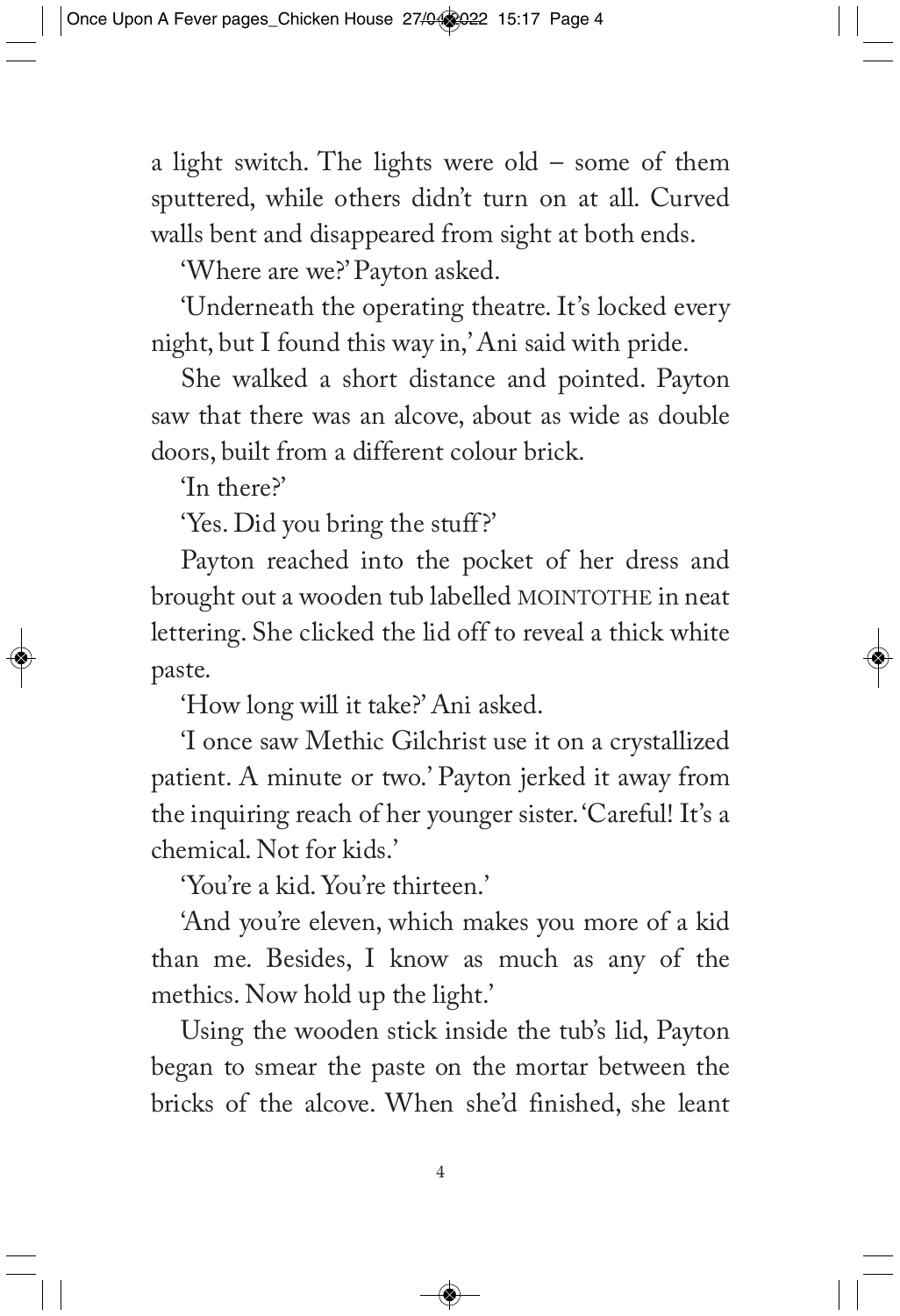against the opposite wall, shoulder to shoulder with Ani, and waited. They watched the flickering green shapes Ani threw on the wall with the gwaidlamp and her fingers. Soon crumbs of mortar started to fall to the floor.

'Now?' Ani asked.

'Not quite.'

When Payton decided they had waited long enough, she instructed Ani to put her mask on.

'Do I have to?'

'It's an old lab, Ani. No one has set foot in it since the Turn. I don't know what's in there, but the methics will have closed it up for a reason. Put it on. Don't touch anything when we're inside either.'

'How do we get in?' Ani's voice echoed in her mask as they approached the wall, the mortar grainy under their feet.

'I guess we just bash it.'

'Brilliant!'

Ani flung herself at the wall. She cried out with pain, then laughed straightaway when she felt the bricks give a little. Payton began to push too and soon they had created a dark, gaping hole in the wall. Their breath was warm inside their masks, which gave each of them the ludicrous look of an adult's head on a child's body, with round, unblinking glass eyes and rasping breath.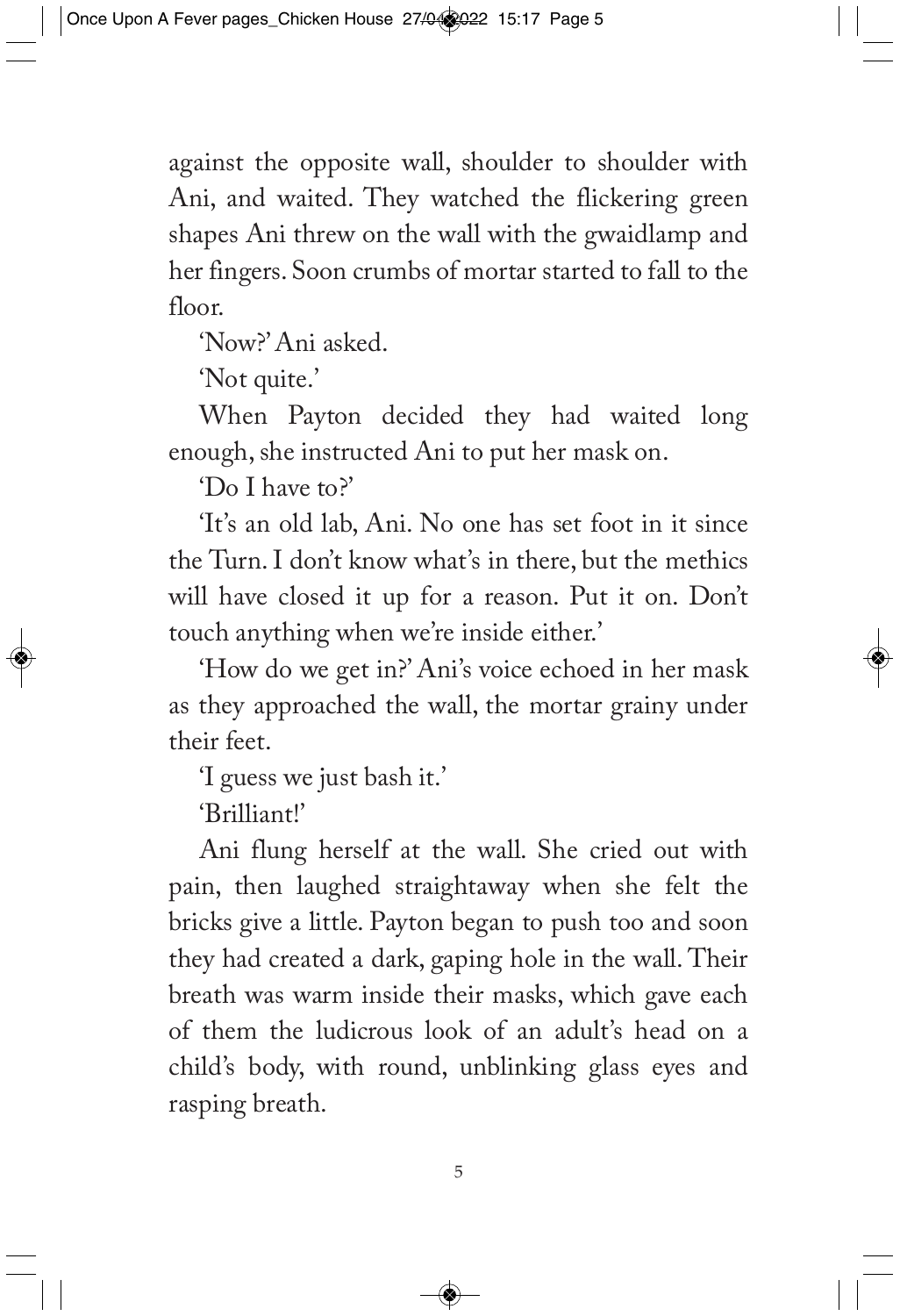They got mortar under their fingernails, and the grey, practical pinafore dresses that Nurse Wheeldon made them wear became covered in dust. They paused and inspected their handiwork. The hole revealed nothing beyond but darkness. They looked at each other. Payton nodded. Ani went first, the leafy glow of the gwaidlamp thrust out in front of her.

It became clear the dust-laden laboratory had been closed in a hurry. Notebooks lay open on the workbenches. Some had been abandoned mid-sentence. Beakers and test tubes were strewn about, and the girls winced at the sound of broken glass crunching underfoot as they entered. Ani held the gwaidlamp a little tighter.

'Stay here. Stand still. Keep the light shining.' Payton's voice was muffled by her mask but lost none of its imperious tone.

'Can't I help look?' Ani begged.

Payton ignored her. Something about the room made the hairs on the back of her neck stand up. She could hear rustling, just beyond the gwaidlamp's glow. The inside of her mask smelt stale, and she imagined the whole room around her rotting and releasing diseases it had stored like a tomb.

The chemical cabinet was old. There were small craters in the surface of the wood where some sort of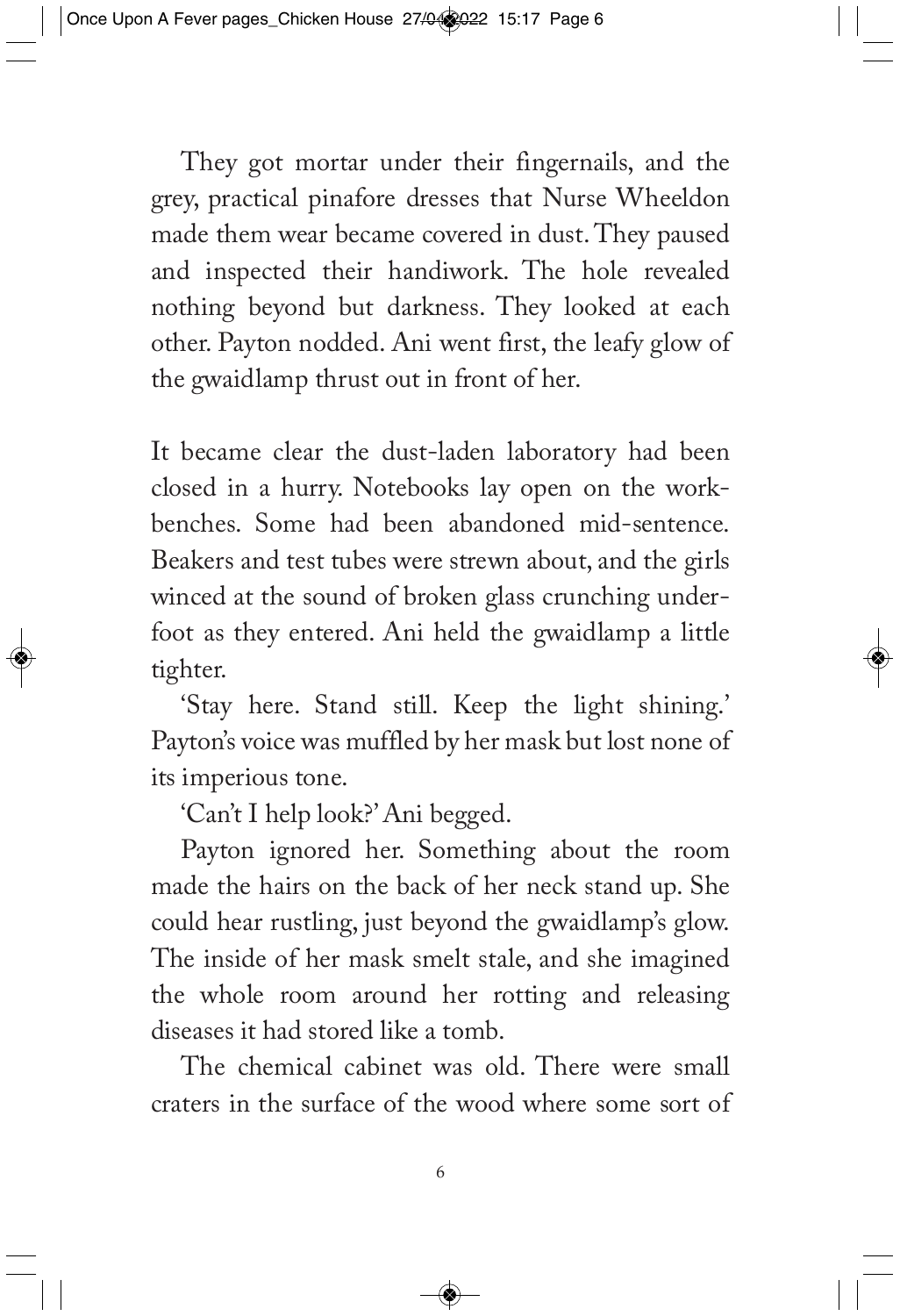acid had been handled carelessly. The wooden door creaked as Payton opened it. It was stocked full. In their hurry to leave and never come back, the methics hadn't even taken their most precious ingredients. She wondered what could have happened to make them abandon such valuable chemicals.

'Look at all this . . .' She scanned the long, complicated words on the labels. 'I don't even know what some of these are  $\cdot$ 

'Maybe it's possible you don't know *everything*,' Ani jibed.

'I know my medicines.' She slapped Ani's hand as it reached out to touch the glass vials. 'And I know not to touch something if I don't know what it is. You're lucky I let you come tonight.'

'You *let* me? You didn't know this was here. If it weren't for me—'

'It's here!'

'What?'

'Bring the light closer.'

Payton's hand became bathed in green; she was holding a small vial of clear liquid. Ani tried to read the scientific label on its side.

'Thi . . . Th'eiraaa—'

'*Th'eiraudur*,' Payton whispered with awe. 'Unspoken Water.' She cradled it as if it was a rare gem. Her heart pounded with excitement. 'I wasn't really expecting to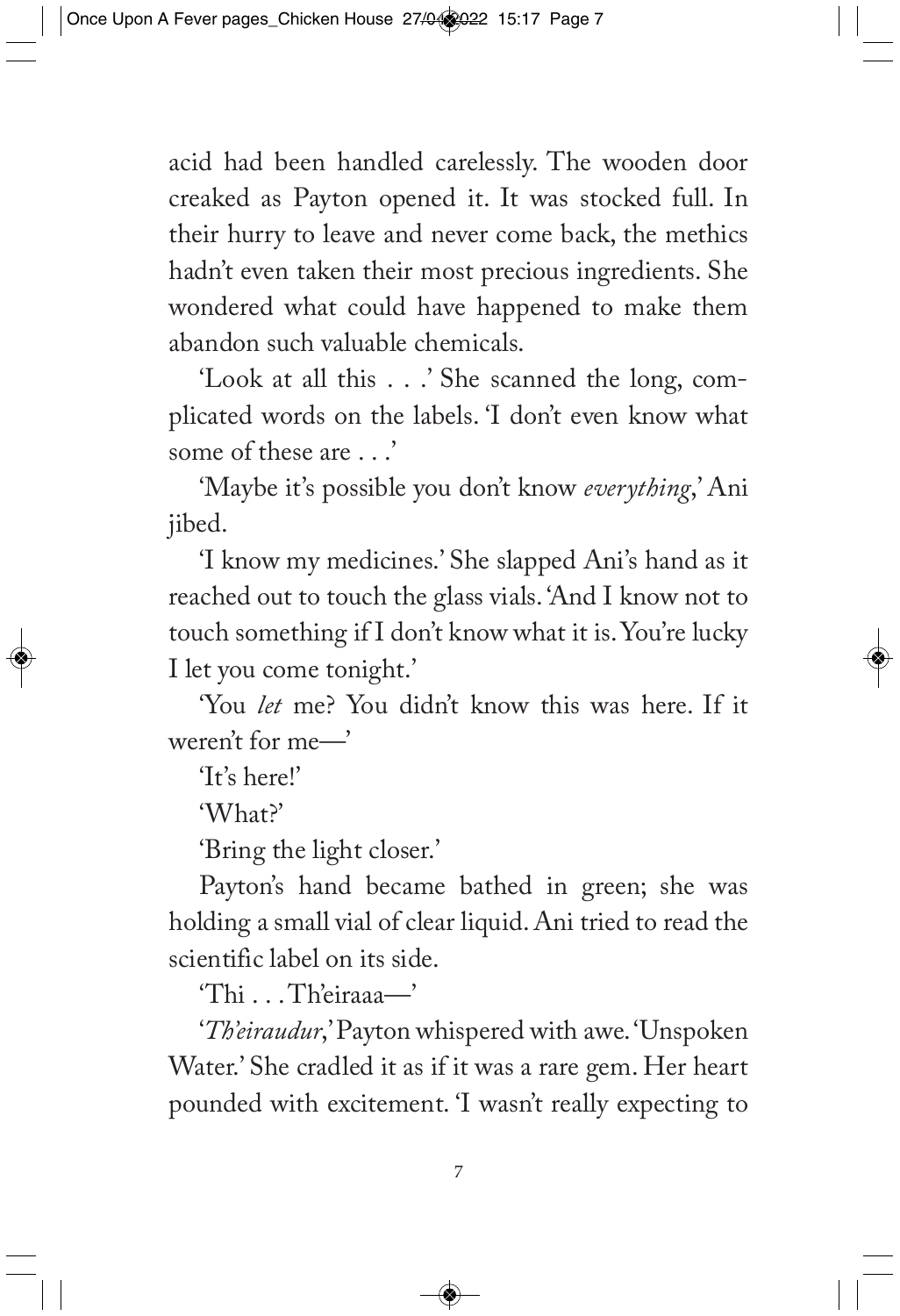find it. This place was my last hope. *This* right here is my last hope.'

'Hope for what?'

Payton turned away from Ani. 'An experiment.'

'You mean like homework?' Ani felt that only Payton could turn a mission to the secret laboratory into something so dull.

'Advanced medicine that your tiny brain wouldn't be able to understand.'

'Fine. I don't care about your stupid experiments anyway.' Ani was already wandering away from the cabinet, holding the green light up to the chalkboard and workstations. A large glass box stood in the corner of the room. Its door was ajar.

'Payton, what's that?'

'It's a fume chamber. You put dangerous chemicals into it in case—'

'No, I mean, what's *that*?'

Something inside the fume chamber dripped. The girls drew nearer and saw that the insides of the glass were splattered with a thick, dark liquid.

'I don't know . . .'

Ani took half a step closer so she was standing on the threshold. She brought the gwaidlamp as close as she dared. The congealed sludge had a brown hue. Something seemed to move under its surface.

'Ani . . .'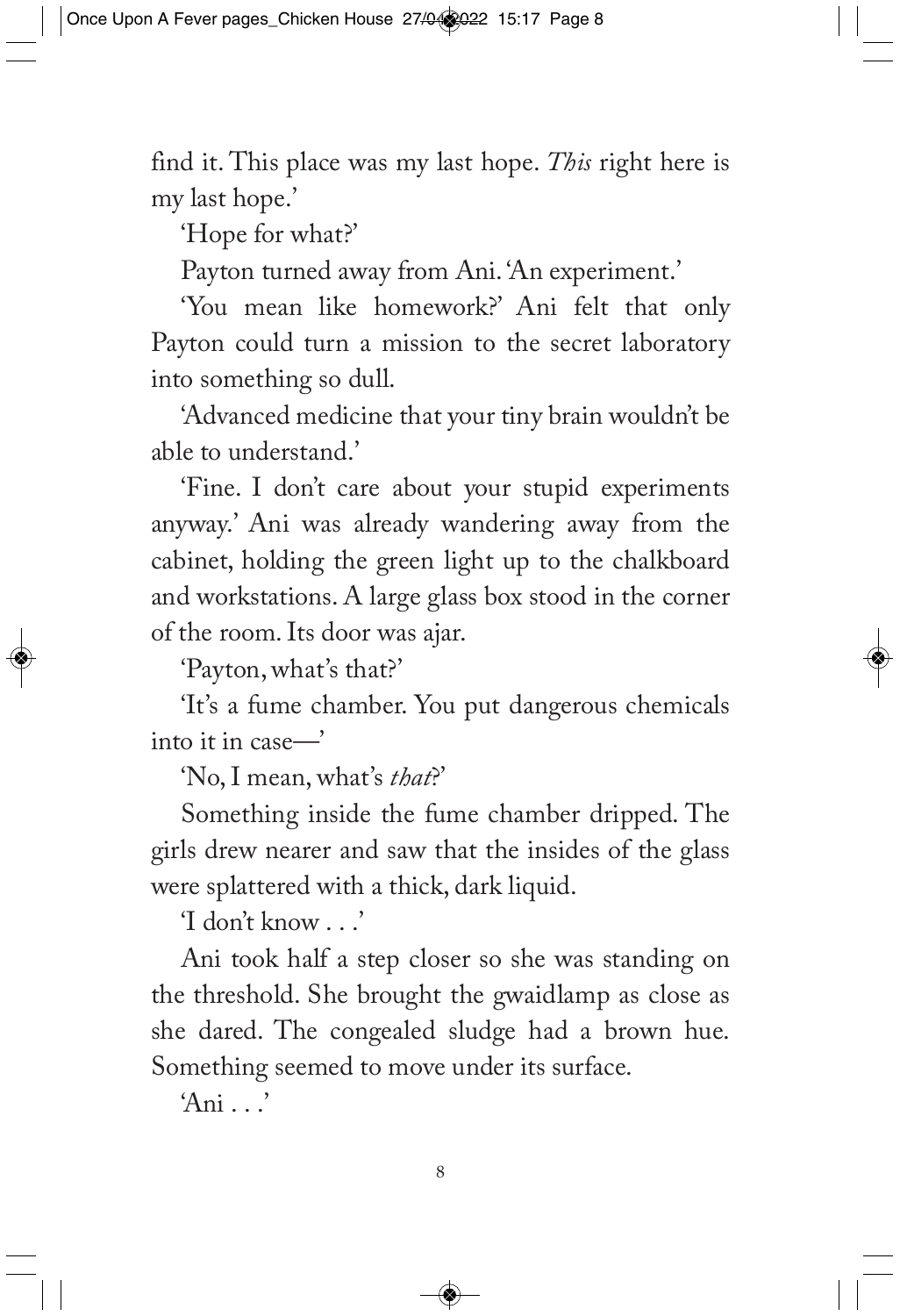'What the—?'

A droplet of the brown liquid burst from the surface of the glass, as if aiming for the warmth of the gwaidlamp, and landed on Ani's mask. Payton screamed. Ani started to yell too, and the sisters locked arms and ran away from the fume chamber and out of the lab, bumping into the workstations, knocking over stacks of paper, and stumbling over the loose bricks. When they were through the hole in the wall, Payton yanked off her mask. Her usually neat hair was ruffled and chaotic. Ani removed her own mask and tossed it inside the lab without pausing to look at the liquid that had struck her. She started to giggle.

'What's so funny?' Payton demanded.

Ani did an impression of their screams within their masks, and Payton found herself laughing too. Soon they were bent over, clutching their stomachs, each whoop inspiring a louder one from the other.

'Stop, *stop*!' Payton rubbed her eyes with her shoulder. It had been years since she'd laughed like this with her sister. 'We shouldn't be so . . .'

'Happy?'

'It's not good for us. Feelings are the—'

'Start of all disease.' Ani recited the boring warning that the methics and nurses gave them every day. 'I know. As if you'd let me forget.'

The sisters were silent and awkward again, looking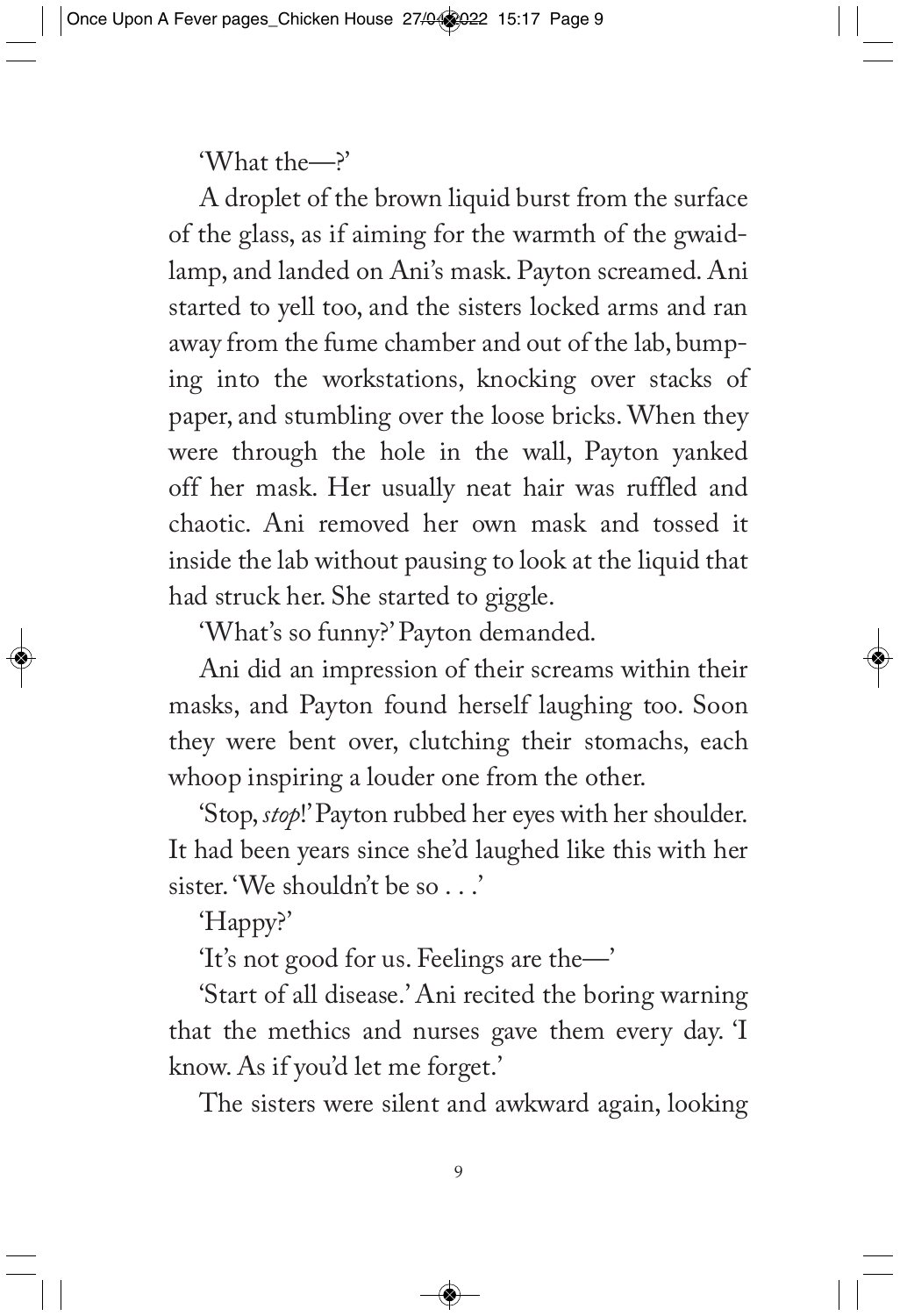at the hole in the wall.

'What do you think it was?'

'I bet it was a feeling.'

'A pure one?'

Payton nodded. 'Back then, methics did a lot of experiments trying to capture pure feelings so they could study them. Sometimes it went a bit wrong. I bet that's why they blocked it up. Come on. I found the Unspoken Water. Time to go.'

'What are you doing?' Ani asked.

Payton had picked up a brick.

'We have to rebuild the wall. Whatever that stuff was, it needs to stay in there. It won't take long.'

She set about methodically stacking the bricks back in place, brushing aside the crumbling mortar that had held them together. Ani started to help, but her approach was haphazard and none of her bricks seemed to slot together. Payton waved her away, so she drifted down the corridor, her hand trailing along the damp stone. With each step the sound of Payton stacking the bricks grew quieter and was replaced by the *pluh-plink* of dripping water. Spiders poked their crooked legs out from behind the lamps.

Ani carried the gwaidlamp in front of her and wondered what made her blood produce green light. Not much at King Jude's was green. There was a knitted rabbit made of faded green wool on the windowsill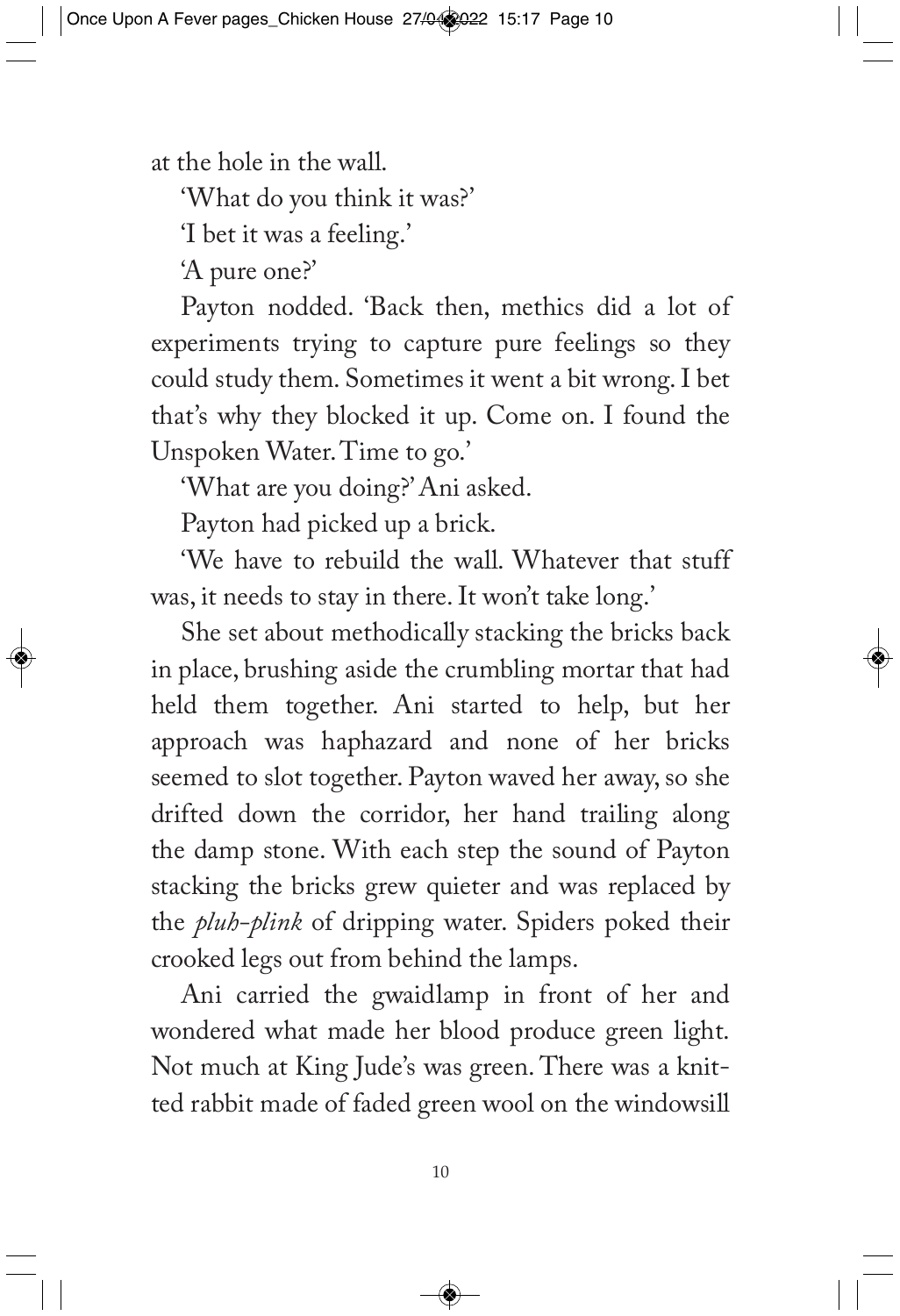of the bedroom she shared with Payton. It was a present from the Head of the Hospital's wife when they first arrived at King Jude's five years ago, shivering and disoriented at the sight of the grand hospital, so different from their cottage in the Isles. Payton had declared herself too old for toys and Ani did too at the time, though she hid the rabbit under her blankets anyway.

She made a low whistle, which reverberated off the walls. It was one from the secret language she had made up with Payton when they were small; they had needed a series of sounds and gestures during the weeks they refused to speak to or in front of their father. This one, a lilting low noise that swept up into a higher note, simply meant: *Let's play a game*.

A whistle drifted back along the corridor.

'That's not it,' Ani called. Payton didn't reply, so she walked back to her. 'Payton, that's not it. It's –' Ani did their *yes* and *no* whistles.

'What?' Payton turned from the wall, now nearly bricked up again.

'You didn't do our language right.'

'I didn't do it at all.'

 $'But...'$ 

'That was for when we were little, Ani.' She dusted the mortar from her hands. 'There. All done. Now let's go before Father notices we're missing.'